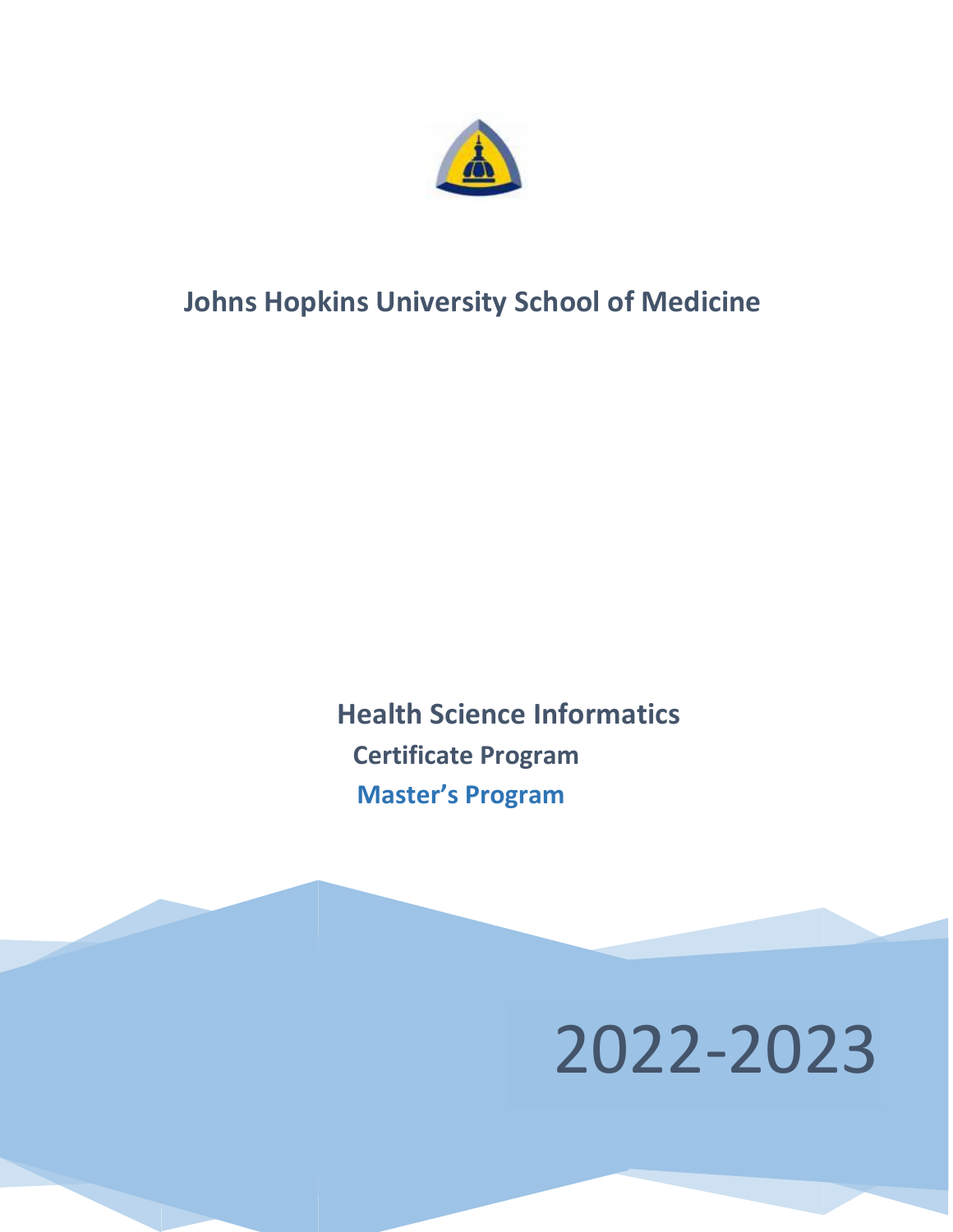#### **Financial Aid Award Guide**

The Financial Aid Award Guide will serve as a resource for all students to help in navigating and understanding the financial aid

# Financial Aid Award Guide – Health Science Informatics

- **3 THE FINANCIAL AID PROCESS**
- **3 STUDENT ELIGIBILTY**
- 3 Federal Eligibility
- 3 International Students

## **4 FEDERAL FINANCIAL AID PROGRAMS**

- 4 Federal Title IV Programs
- 4 Federal Direct Loans
- 4 Federal Direct Graduate PLUS Loan
- 4 Entrance Counseling Sessions
- 5 Private Loans

## **5 DETERMINING YOUR FINANCIAL AID AWARD**

- 5 Award Package
- 5 Award Notification
- 5 Accepting your Award SIS Self Service
- 6 Cost of Attendance
- 6 Disbursement Schedule
- 7 Borrower Right to Cancel
- 7 Bill Payment
- 7 Loan Master Promissory Note
- 8 Return of Title IV Funds Policy
- 8 Leave of Absence (LOA)/Withdrawal
- 8 Satisfactory Academic Program

Student Financial Aid Services School of Medicine Reed Hall, Suite 427 Baltimore, MD 21205-1911

#### **Website:**

[http://www.hopkinsmedicine.org/so](http://www.hopkinsmedicine.org/som/offices/finaid) [m/offices/finaid](http://www.hopkinsmedicine.org/som/offices/finaid)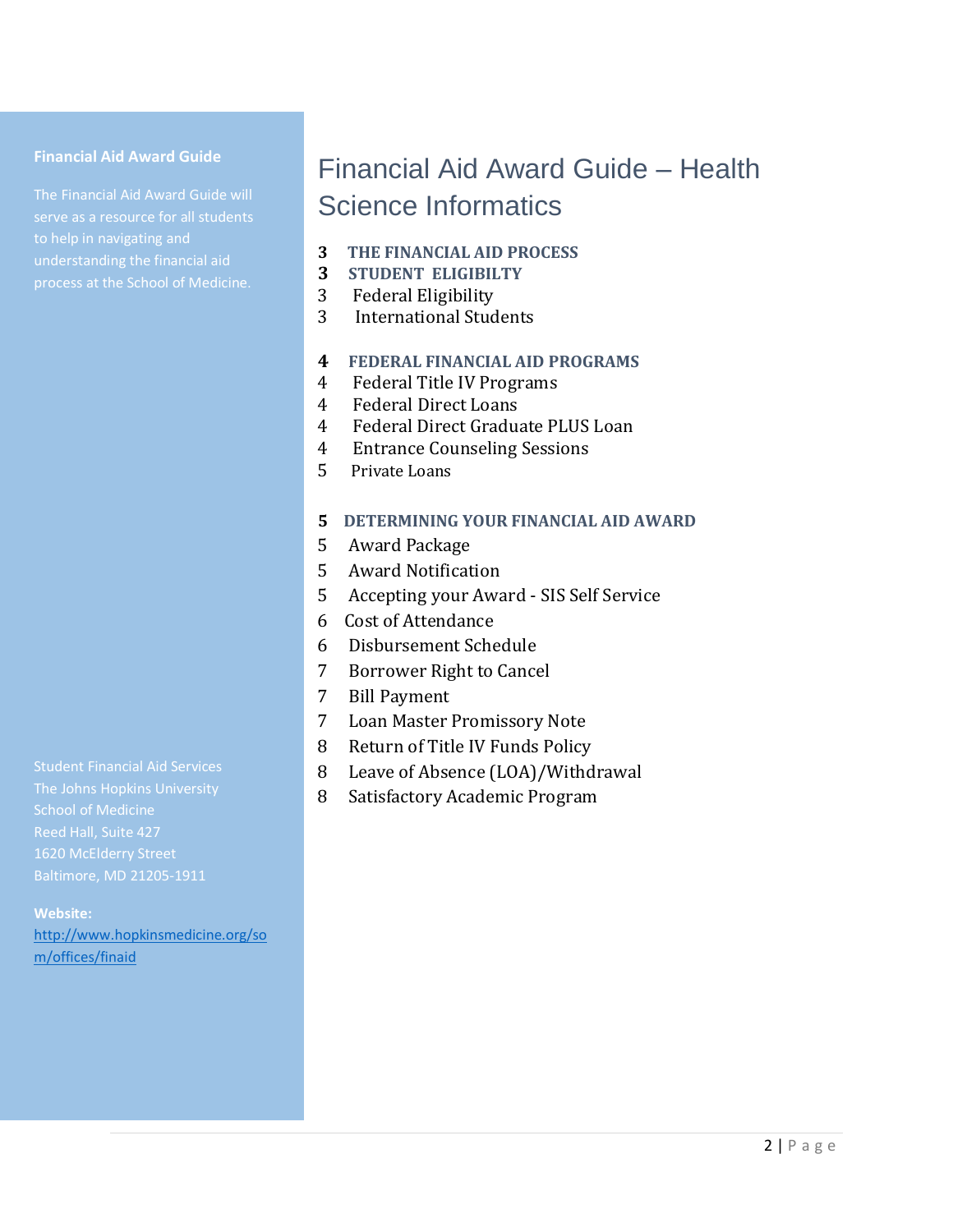# **THE FINANCIAL AID PROCESS**

The Office of Student Financial Aid administers federal, state, institutional and private funded programs. Students in the Graduate certificate, master's programs and on-line distance graduate programs are eligible to apply for the Federal Direct Unsubsidized Loan Program, the Federal Direct Graduate PLUS Loan Program, and/ or external Private Loan programs through a bank or credit union.

To qualify for the federal loan programs, students must complete the FAFSA application. Completing the FAFSA application is a yearly requirement for financial aid assistance.

Students applying for private loan funding must submit the application to the lender. The application will then be forwarded to the Financial Aid Office for certification. The amount of the request cannot exceed the yearly cost of attendance (budget) minus any financial aid or departmental assistance received toward the student's educational costs.

In consideration of loan assistance, the Financial Aid Office must receive documentation of any and all funding support provided by the Graduate Department before determining loan eligibility.

# **STUDENT ELIGIBILITY**

## **WHAT DETERMINES FEDERAL FUND ELIGILBITY?**

Graduate students are considered independent for purposes of receiving federal student aid. Only the income of the student and/or spouse (if married) is considered in determining financial need. You must be a U.S. citizen or an eligible noncitizen (including a U.S. national or permanent resident) to apply for federal financial aid.

Students MUST complete the following process and provide required documents each year. All forms and instructions may be found on the financial aid website.

- FAFSA Application
- Income Tax Return if selected for federal verification

**Note:** Students are encouraged to complete the FAFSA application by October 1st, however applications will still be accepted after that date.

#### **INTERNATIONAL STUDENTS:**

International students without U.S. citizenship or permanent residency are not eligible for federal financial aid. Students are responsible for providing funding to cover their educational costs.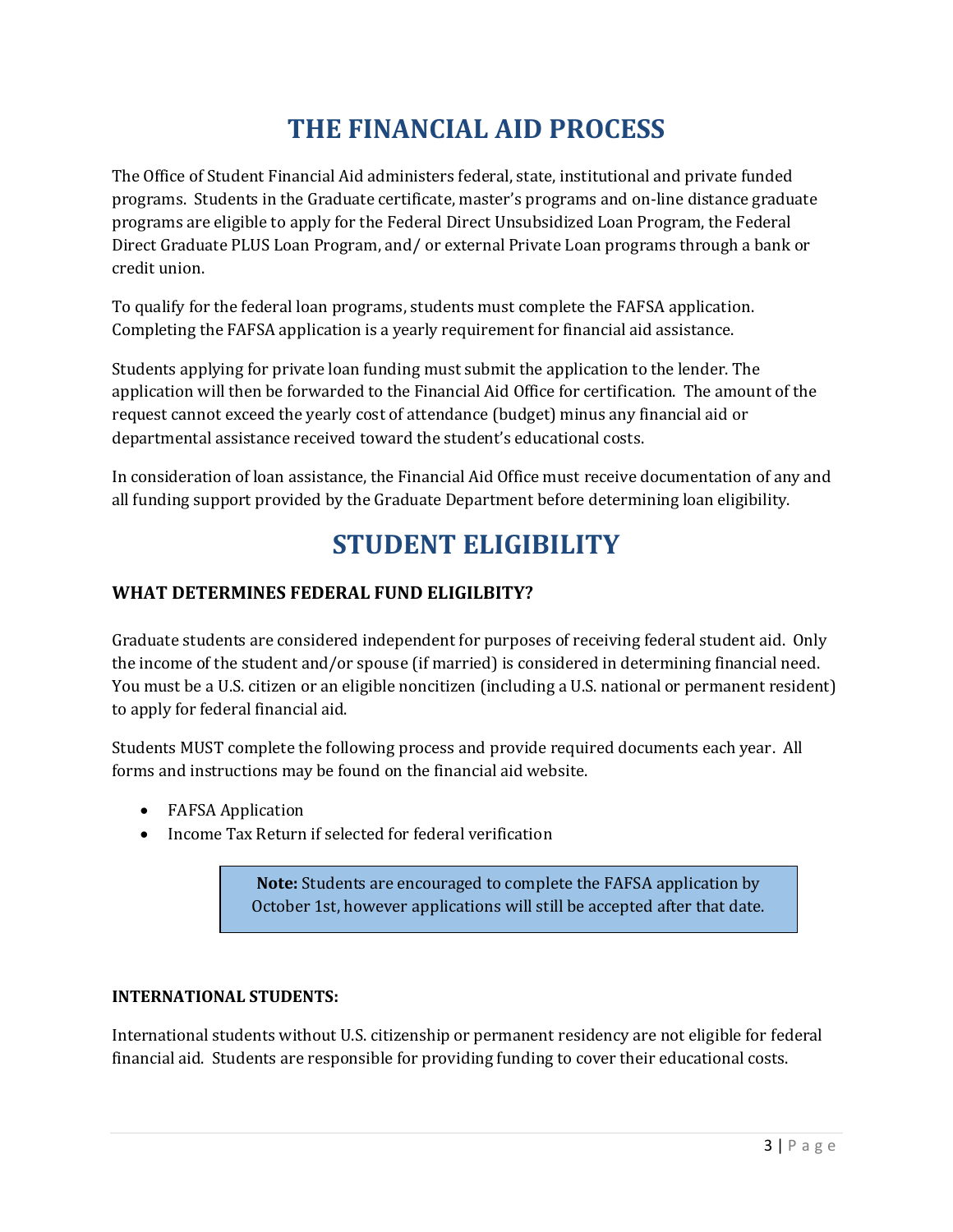# **FEDERAL FINANCIAL AID PROGRAMS**

# **FEDERAL LOAN PROGRAMS**

Low interest loans are made available to assist students with meeting their education costs each year. All Johns Hopkins University School of Medicine federal loans are processed through the Federal Direct Loan program. Students must complete the FAFSA application to be considered for loan eligibility. In addition to completing the FAFSA application, students will be required to complete a loan promissory note for each loan type before any disbursement of funds. Eligible programs:

**[Federal Direct Unsubsidized Student Loan](http://www.hopkinsmedicine.org/som/offices/finaid/loans/general.html)** (William D. Ford Federal Loan Program)

- *Maximum \$20,500 per academic year –Graduate students*
- Interest rate varies (determined by June 30 of each year)
- Loan origination fee varies (less than 2.0%)
- Interest accrues while in school, during grace period (six months), or in deferment
- Eligible for deferment or forbearance
- Required to complet[e Master Promissory Note](http://www.hopkinsmedicine.org/som/offices/finaid/loans/DirectLoan.html)
- Entrance interview required for first-time borrowers

## **[Federal Direct Graduate PLUS Loans](http://www.hopkinsmedicine.org/som/offices/finaid/loans/general.html)**

- *Students may borrow up to the full cost of education less any other aid received*
- A credit check is required of all students
- Interest rate varies (determined by June 30 of each year)
- Loan origination fee varies (less than 5.0%)
- The student/borrower is responsible for all interest that accrues. Any unpaid interest will be capitalized (added to the loan principal).
- Required to complete a PLUS Master Promissory Note
- Entrance interview required for first-time borrowers
- Student must apply through th[e studentaid.gov](https://studentaid.gov/app/launchPLUS.action?plusType=gradPlus) federal website

**Note:** Interested students are required to borrow total eligibility under the Federal Direct Unsubsidized Student loan program before considering borrowing from the Direct Graduate Plus loan program. Students are encouraged to contact the Financial Aid Office for more information.

#### **Entrance Loan Counseling**

First-time loan borrowers will be required to complete an online Direct Loan Entrance Interview Counseling Session vi[a studentaid.gov.](http://www.studentaid.gov/) No federal loan funds will be disbursed until the Entrance Interview Counseling Session is completed.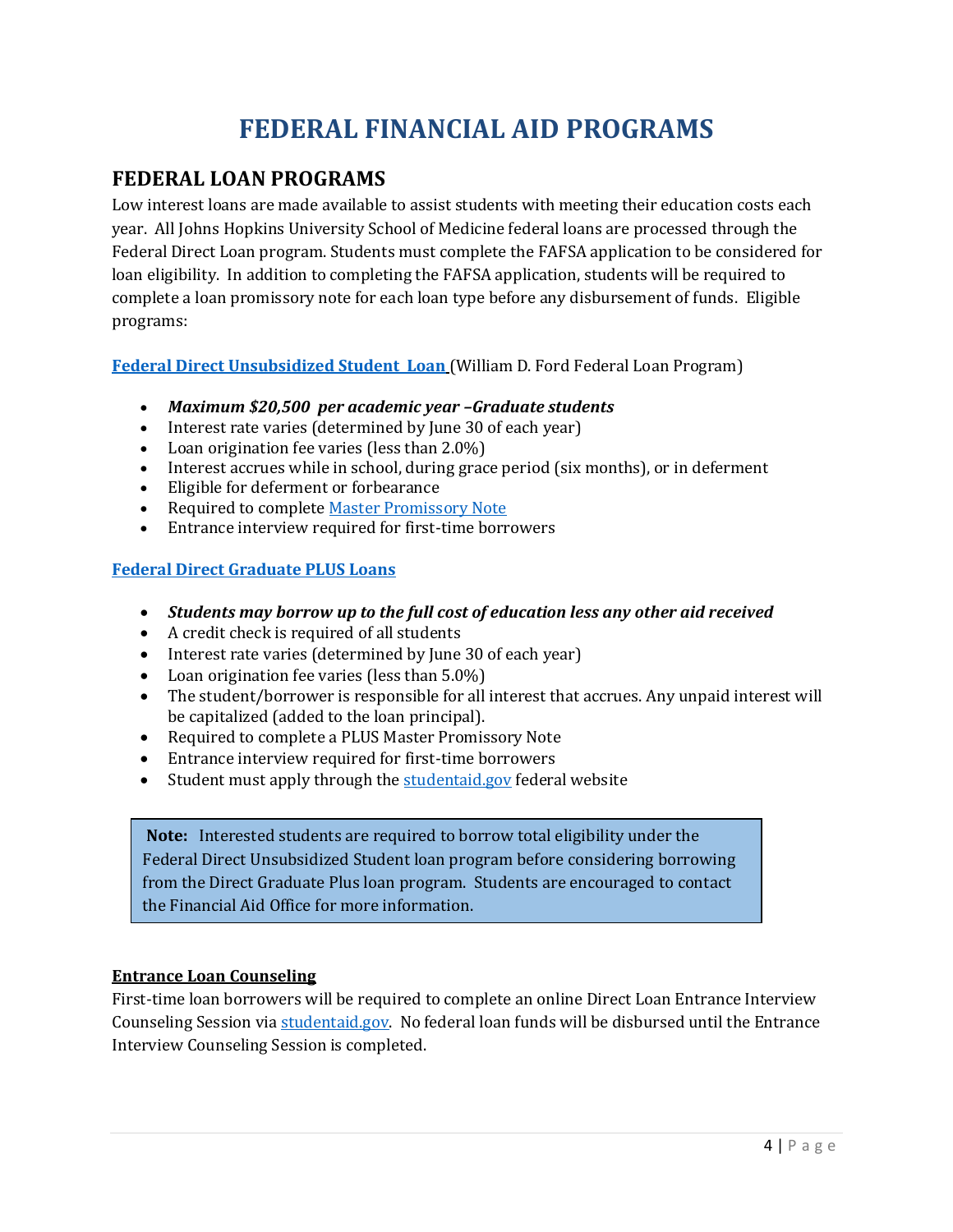# **PRIVATE LOANS**

Students may apply for private alternative loans through a bank or other lending institutions. Many of these lenders have variable interest rates and require a credit check before determining loan eligibility and interest rates. Students are encouraged to apply for federal loans first before consideration of the private loans.

> **Note:** In some cases, proceeds from the private loans will be mailed directly to the student and the student will be responsible for payment to the University.

# **DETERMINING YOUR FINANCIAL AID AWARD**

#### **Award Package**

Your award package may consist of Federal loans and/or private loans. Students will receive notification from the Financial Aid Office of their total award for the year. Because funding may be awarded from different sources, students should be aware of the requirements of each loan program before accepting the award.

The total award package may not cover the full costs of tuition and fees charged for the academic year. Therefore, it is the responsibility of the student to review their student account to ensure payment of all charges for the semester has been met.

Students may contact the Financial Aid Office for additional funding options if needed.

#### **Award Notification**

All students will be notified by email when their award package has been completed. Instructions will be provided for completing the award process.

#### **Accepting your Award**

As part of the financial aid process, students will need access to the online (SIS) Student Information System for Students. This system acts as a portal to "Net Partner", which will allow you to view the status of your financial aid application, view the components of your financial aid budget, and allow you to accept and/or decline your financial aid award. The student portal also allows access to Student Billing for viewing and payment of semester charges. We are committed to the privacy of students and their personal information; therefore, we will use the following unique identification number to communicate with you: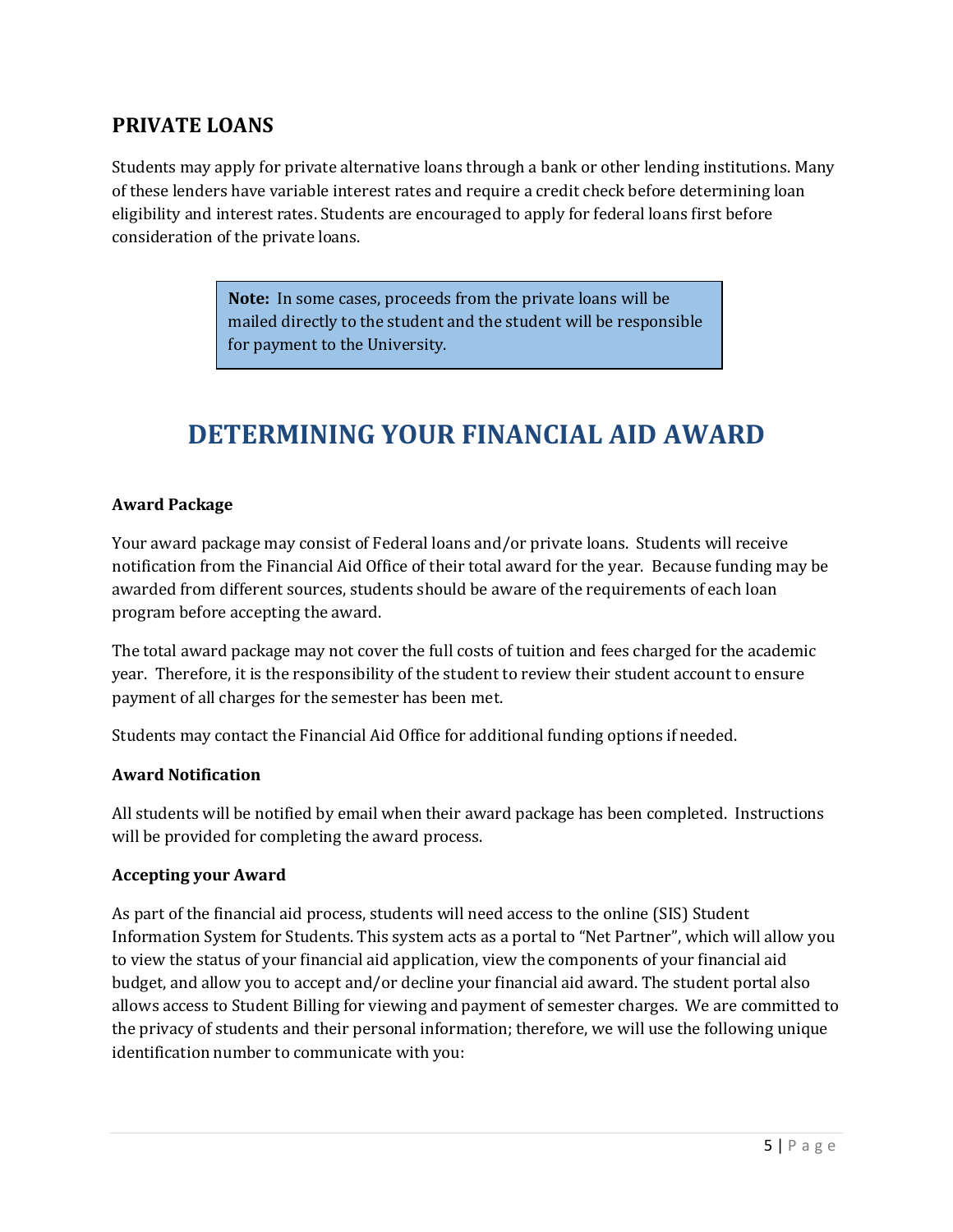### **New Students**

All new students are given a temporary SIS ID. The temporary SIS ID is a unique 8 character, alphanumeric identifier that is used to authenticate prospective students who are new to online services. To authenticate students must login to [https://sis.jhu.edu/NewUser/.](https://sis.jhu.edu/NewUser/) After authentication, students must login to<https://sis.jhu.edu/> to view their financial aid record. A permanent ID will be given to all matriculating students beginning in June of the entering school year.

## **Current Students**

You can access the student portal with your JHED login ID. A JHED login (or "LID") is a unique identifier for your information in the JHU Enterprise Directory. All students are automatically assigned a LID upon enrollment. You can use your LID to gain remote access to a number of JHU services, such as financial aid, billing and registration. It should not be confused with any numbers on your various ID cards. Login to<https://sis.jhu.edu/> for assistance.

For more detailed information about the Student Information System, [click here.](https://www.hopkinsmedicine.org/som/offices/finaid/sis.html)

## **Cost of Attendance**

Financial Aid cost of attendance (COA), or student budget, is comprised of what is referred to as "direct educational costs" (costs charged to all students) and "indirect costs" (projected living expenses based on the student's year in school and program).

Student budgets are reviewed each year and are subject to change. Students will receive their actual budgets when they receive their award notification, which will be available on their awards screen in the student portal.

#### **Disbursement Schedule**

Federal and private loan funding for each student is credited directly to the student billing account in two equal installments, based on the disbursement schedule for the current academic year. If the financial aid exceeds the cost of tuition and fees a refund for the difference will be released to the student. Students should verify that their "BankMobile Disbursement" account, available through the Business Office, has been initiated to ensure timely posting of their refund. If the financial aid award does not cover the full costs of tuition and fees the student is responsible to pay the difference.

You may view the self-service student portal for the current disbursement schedule for the fall and spring semesters.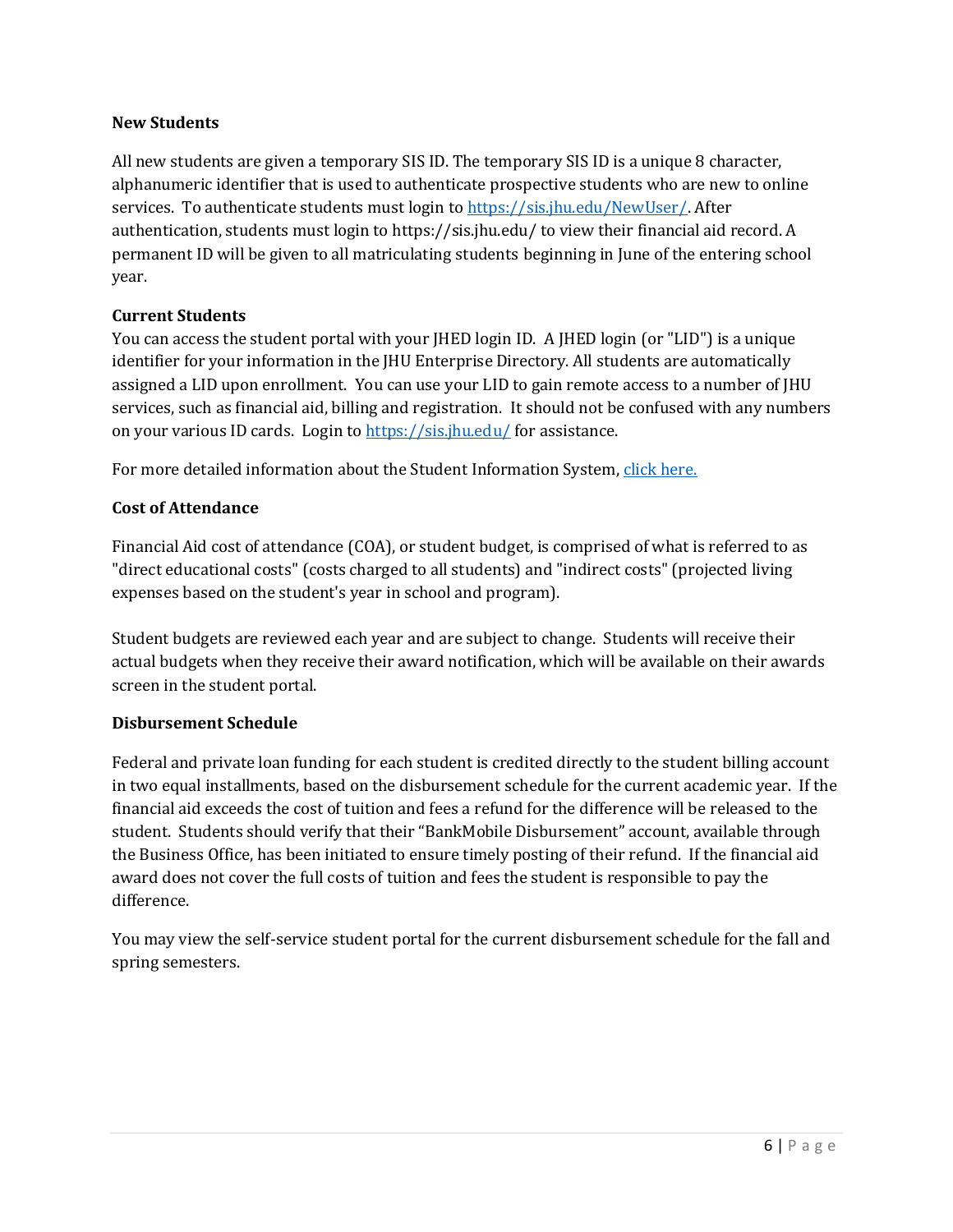## **Borrower Right to Cancel**

Federal law requires the Financial Aid Office to notify students of their right to cancel any of their federal loan funds (Direct Loan). Once funds are disbursed, the Financial Aid office will notify students via e-mail. Students must notify the financial aid office in writing no later than 14 days from the date of the notification if they wish to cancel all or a portion of their loan(s). By cancelling all or a portion of a loan, students will be responsible for any outstanding balances owed to the University.

## **Bill Payment**

Students are responsible for paying their tuition bill in full each semester. Payment may be in the form of departmental aid assistance, financial aid funding or from the student's own resources. Students should review their billing account each semester to verify the status of their charges and applied payments, and to ensure that their bill is paid in full.

ONLINE STUDENT NOTICE: Students may apply for financial aid but are expected to pay their bill prior to the start of the semester.

#### **Loan Master Promissory Notes**

#### *Federal Direct and Graduate PLUS Loans*

The Johns Hopkins University School of Medicine participates in the Federal Direct Loan Program. The Department of Education requires that each student complete a "Master Promissory Note" (MPN) before disbursement of any loans. Students are only required to complete one MPN. This MPN allows multiple loans to be processed. No amount is indicated on the promissory note. The MPN will cover up to 20 loan disbursements. If 20 direct loan disbursements have been exceeded, you will be required to complete an additional Master Promissory Note. The awarded amounts of your loans will be sent to the Department of Education. Within 14 days of loan origination, you will receive a disclosure statement from the Direct Loan Servicing Center indicating the amount of loan funds from this program that you have borrowed to date.

All first time borrowers of a Federal Direct Loan will be required to electronically sign a Master Promissory Note online. If you do not wish to accept the Federal Direct loans or currently have an active Master Promissory Note on file with the U.S. Department of Education, you need not complete a Master Promissory Note.

Continuing students who have borrowed previously from the School of Medicine are not required to sign another promissory note.

Students who need to borrow funds beyond the Federal Direct loan limits may be able to participate in the William D. Ford Federal Direct Graduate PLUS Loan. The Graduate PLUS loan is available to graduate and professional students. Borrowers are required to complete a credit check, online entrance counseling and a master promissory note.